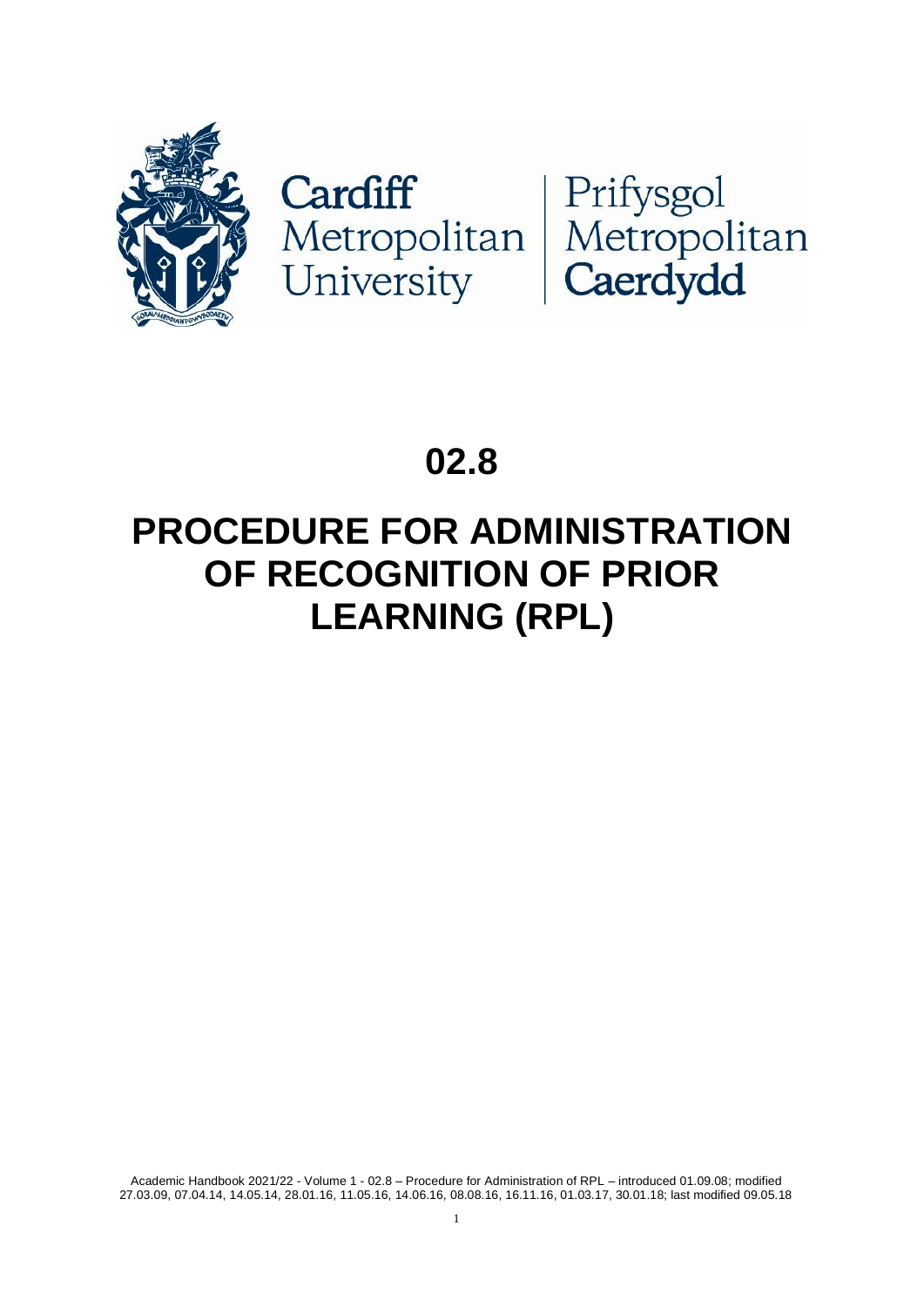

# **PROCEDURE FOR ADMINISTRATION OF RPL: RECOGNITION OF PRIOR CERTIFICATED LEARNING (RPCL) AND RECOGNITION OF PRIOR EXPERIENTIAL LEARNING (RPEL)**

# **1 Introduction**

- 1.1 Recognition of Prior Learning (RPL) is a generic term referring to the award of academic credit to an individual based on previous demonstrable learning. Such learning may have resulted from a formal course of study, self-directed study or as the result of experience gained at the workplace.
- 1.2 The concept of RPL can be confusing, with a range of acronyms used by different individuals and institutions to identify the process. Cardiff Metropolitan University has opted to adopt the below definitions which distinguish between learning gained outside a defined (or formal) higher education programme and learning gained within such a programme:
	- **RPCL**: The Recognition of Prior Certificated Learning This relates to the recognition of prior learning (such as professional development awards or employment-based awards) which is at higher education level but which has not led to the award of credits or qualifications.
	- **RPEL:** The Recognition of Prior Experiential Learning This refers to uncertificated learning gained from experience in the workplace, voluntary work or other sphere of related activity. Recognition is given through the award of credit. The essential feature of this process is that it is the learning gained through experience which is being assessed, not the experience itself.

# • **Credit Transfer**

Credits awarded on a previous formal higher education qualification may allow a student to gain exemptions from modules on a Cardiff Metropolitan University qualification. The process by which such credit is recognised is known as Credit Transfer.

Cardiff Metropolitan University will determine the status of the previous award (including consideration of its volume and level) as it relates to the programme on which the student is seeking exemption.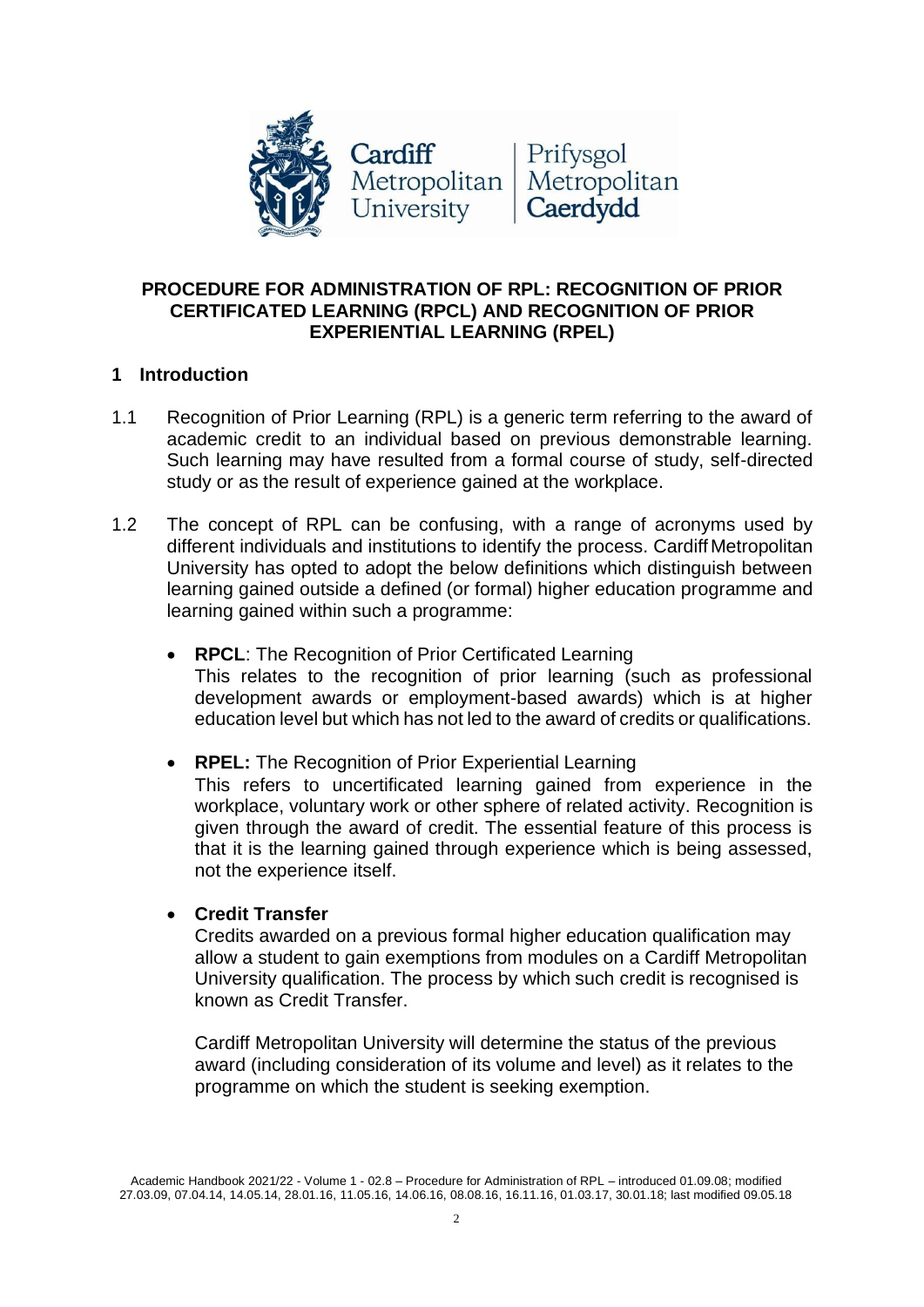In determining equivalency of credit volume and level Cardiff Metropolitan University will use guidance from relevant agencies such as the UK National Academic Recognition Information Centre (UK NARIC).

- 1.3 Within Higher Education, the credit awarded on the basis of prior learning and/or experience can be represented by direct entry into a programme of study, the award of advanced standing within a programme of study or credit towards a given award. Decisions regarding the type and amount of credit can be based on certificates (with demonstrable evidence of assessed learning outcomes) or be based on any learning resulting from experience and which is considered to be worthy of credit.
- 1.4 Any resultant credit is regarded to be of equal standing to that awarded to learners following a more traditional route towards an award (e.g. through taught or distance learning modules).

| <b>Qualification</b>                          | <b>Maximum Credit</b><br>through RPL | <b>Credit through Cardiff</b><br><b>Metropolitan University</b><br><b>Modules</b> |
|-----------------------------------------------|--------------------------------------|-----------------------------------------------------------------------------------|
| <b>POSTGRADUATE</b>                           |                                      |                                                                                   |
| Master's Degree                               | 120 credits*                         | 60 credits at Level 7                                                             |
| <b>PG Diploma</b>                             | 60 credits                           | 60 credits at Level 7                                                             |
| <b>PG Certificate</b>                         | 30 credits                           | 30 credits at Level 7                                                             |
| <b>UNDERGRADUATE</b><br><b>Honours Degree</b> | 240 credits                          | 120 credits at Level 6                                                            |
| <b>Ordinary Degree</b>                        | 200 credits                          | 100 credits, of these a<br>minimum of 60 at Level 6                               |
| <b>Foundation Degree</b>                      | 120 credits                          | 120 credits at Level 5                                                            |
| Diploma HE or<br><b>Higher Diploma</b>        | 120 credits                          | 120 credits at Level 5                                                            |
| <b>Certificate HE</b>                         | 60 credits                           | 60 credits at Level 4                                                             |
| Foundation<br>Certificate                     | 60 credits                           | 60 credits at Level 3                                                             |

1.5 The volume of credits that may be recognised through the RPL process is dependent on the award being studied as set out in the table below:

\*at least 90 credits with Cardiff Metropolitan University to gain a Merit or Distinction

1.6 RPL can be of particular benefit to mature "returnees to learning" and its

significance is increasing due to initiatives aimed at widening participation, lifelong learning and increasing employability. Individuals wishing to take advantage of RPL can do so on the basis ofseveral forms of learning including:

Academic Handbook 2021/22 - Volume 1 - 02.8 – Procedure for Administration of RPL – introduced 01.09.08; modified 27.03.09, 07.04.14, 14.05.14, 28.01.16, 11.05.16, 14.06.16, 08.08.16, 16.11.16, 01.03.17, 30.01.18; last modified 09.05.18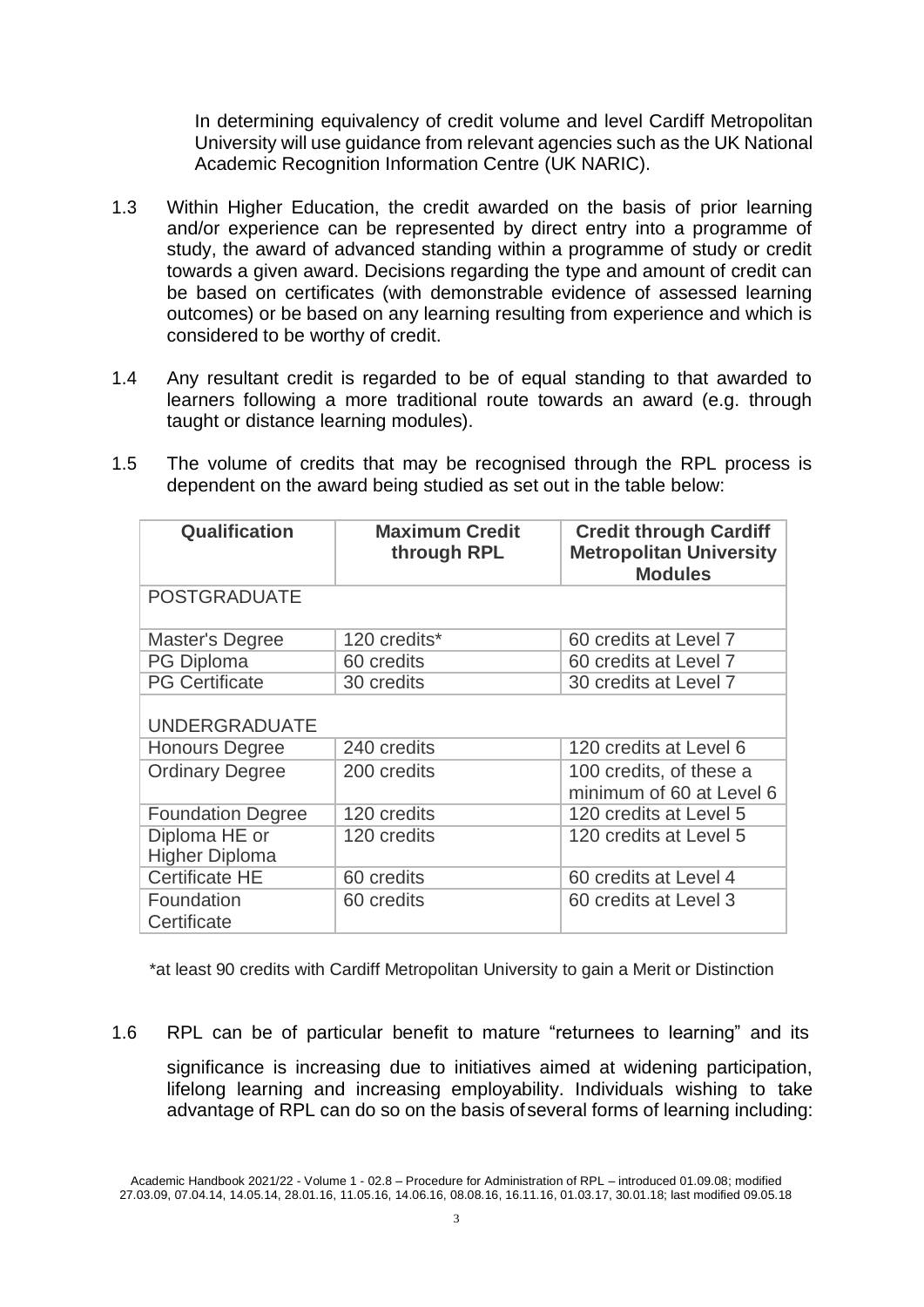- work-based learning that has been certificated;
- experiential learning acquired in the workplace;
- uncertificated learning resulting from self-directed study;
- experiential learning acquired in unpaid or voluntary work;
- certificated learning from overseas institutions including ECTS and the Bologna Declaration;
- experiential learning acquired from leisure activities;
- certificated learning from other United Kingdom educational institutions.
- 1.7 Within Higher Education, prior learning may be assessed and used for:
	- entry into the institution;
	- entry into access provision;
	- direct entry into a second or subsequent year of a programme;
	- advanced standing with credit towards a target award (e.g. the award of credit against specified modules within a programme, which do not necessarily amount to the equivalent of a whole year).
- 1.8 The basic precepts of RPL are founded on the fact that the assessment of an individual's learning (for academic credit) should be mapped against learning outcomes that have been negotiated by that individual in collaboration with a member of staff within the assessing institution.
- 1.9 The process by which prior learning is considered varies between Credit Transfer, RPCL and RPEL as follows:
- 1.9.1 Credit Transfer refers to credits obtained within a formal Higher Education setting. When judged to appropriately map onto modules on the programme the student wishes to join they are documented on the 'Credit Transfer' form and recorded against the student profile. (Appendices 1 and 2).
- 1.9.2 RPCL refers to certificated learning awarded outside a formal HE setting. Once the credit volume and level of learning is considered in the context of the programme of study being joined, the awarded credit is documented on the 'RPCL' form and recorded against the student profile. (Appendices 3 and 4).
- 1.9.3 Since RPEL involves assessment of learning that has taken place in a variety of ways, it is necessary for a portfolio of evidence to be submitted. This is prepared with support from an appointed School RPEL adviser, submitted for scrutiny, and credit awarded when evidence of learning outcomes havingbeen met is accepted. Appendix 5 provides a flowchart process, and a sample portfolio structure and guidance document are also available. Appendix 6 provides a flowchart process for recognising RPEL and the RPEL form is included as Appendix 7.

Where an applicant is advised that their RPEL will accumulate more than 60 credits following assessment of the portfolio, the **RPEL form** needs to be

Academic Handbook 2021/22 - Volume 1 - 02.8 – Procedure for Administration of RPL – introduced 01.09.08; modified 27.03.09, 07.04.14, 14.05.14, 28.01.16, 11.05.16, 14.06.16, 08.08.16, 16.11.16, 01.03.17, 30.01.18; last modified 09.05.18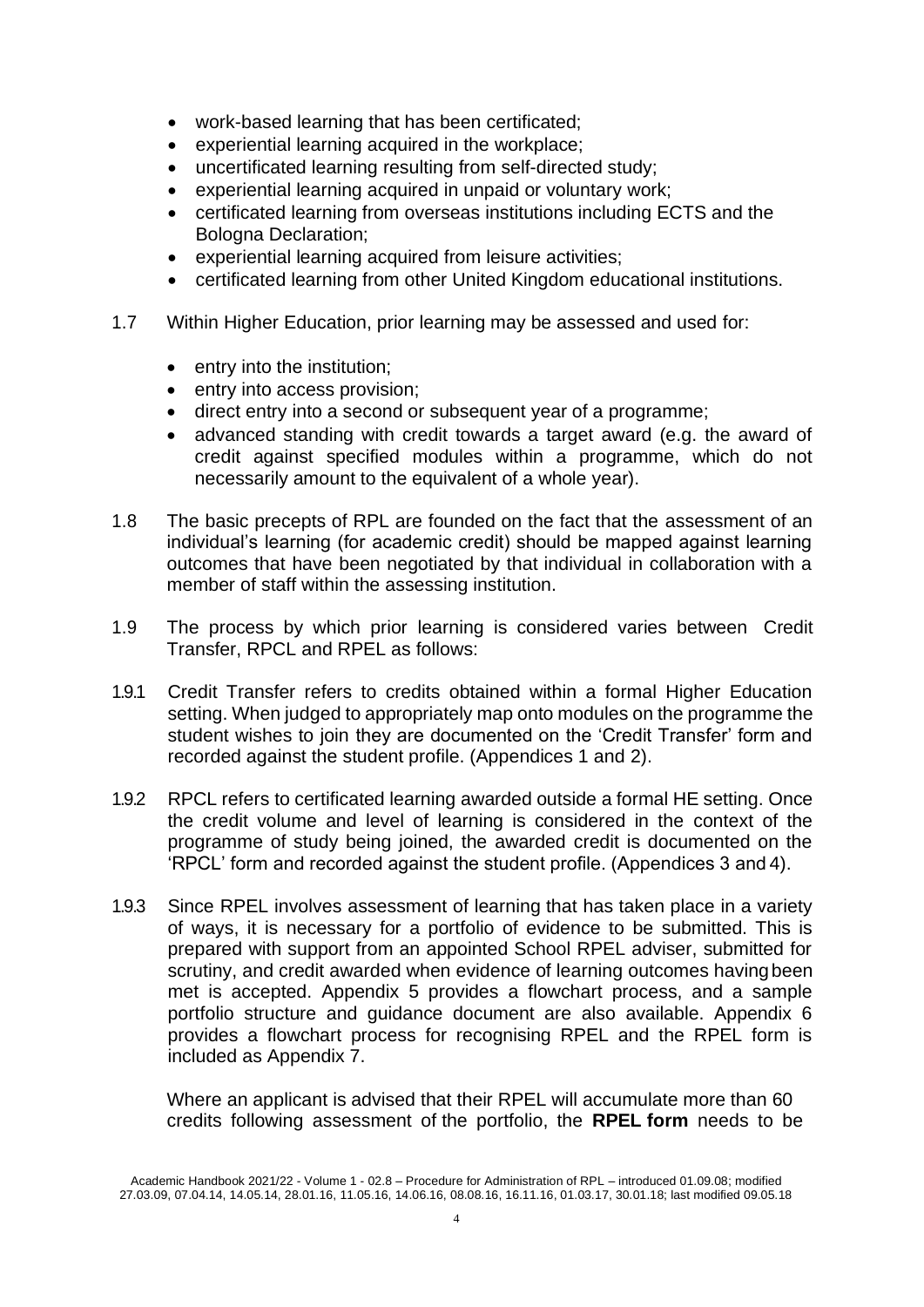completed by CWBL and the RPL Adviser. Once completed, the form should be returned to MIS and Admissions.

If an applicant wishes to use the RPEL credit provisionally awarded to join a full programme at the University, they will need to apply either via UCAS for an undergraduate full-time programme, or through the Self Service facility for a part-time undergraduate or any postgraduate programme. The provisional credit awarded needs to be confirmed before the start of the programme in order for the applicant to be accepted. The applicant will be allowed to enrol and the credit subsequently confirmed at a University Examination Board. The Board, which may be held virtually, should normally take place at least 10 working days prior to the start of the programme.

Information regarding the full RPL process is available in the Admissions RPL Guidance for Staff:

[http://www.cardiffmet.ac.uk/about/admissionsguide/Pages/RPL-Guidance-for-](http://www.cardiffmet.ac.uk/about/admissionsguide/Pages/RPL-Guidance-for-Staff.aspx)[Staff.aspx](http://www.cardiffmet.ac.uk/about/admissionsguide/Pages/RPL-Guidance-for-Staff.aspx)

1.10 It is emphasised that approval of RPL for direct entry purposes beyond the normal entry point of the programme is part of the admissions process and all RPL claims must be approved and submitted to the MIS Unit (Registry Services) at the time of enrolment on the programme in question. Where a student wishes to claim exemption for one or moremodules on the basis of RPL, such claims should normally be submitted prior to the start of the programme.

# **2 Advantages of RPL**

- 2.1 Credits may be accrued by several groups of learners, many of whom may not have had prior opportunities of participating in Higher Education, for example:
	- individuals who may have exited a Higher Education programme prior to completion and who wish to count that learning towards another award;
	- those wishing to "top-up" an existing qualification;
	- learners with overseas qualifications;
	- unemployed individuals seeking recognition for past achievements (that may or may not be work related) in order to gain entry into Higher Education, or advanced standing with credit towards a particular award;
	- individuals with certificated or non-certificated work-based learning looking for recognised credit for such learning towards an academic award at the Higher Education level.
- 2.2 Such schemes have the potential to widen access, increase flexibility within the curriculum, provide the means of integrating theory with practice and for promoting reflective practice.

Academic Handbook 2021/22 - Volume 1 - 02.8 – Procedure for Administration of RPL – introduced 01.09.08; modified 27.03.09, 07.04.14, 14.05.14, 28.01.16, 11.05.16, 14.06.16, 08.08.16, 16.11.16, 01.03.17, 30.01.18; last modified 09.05.18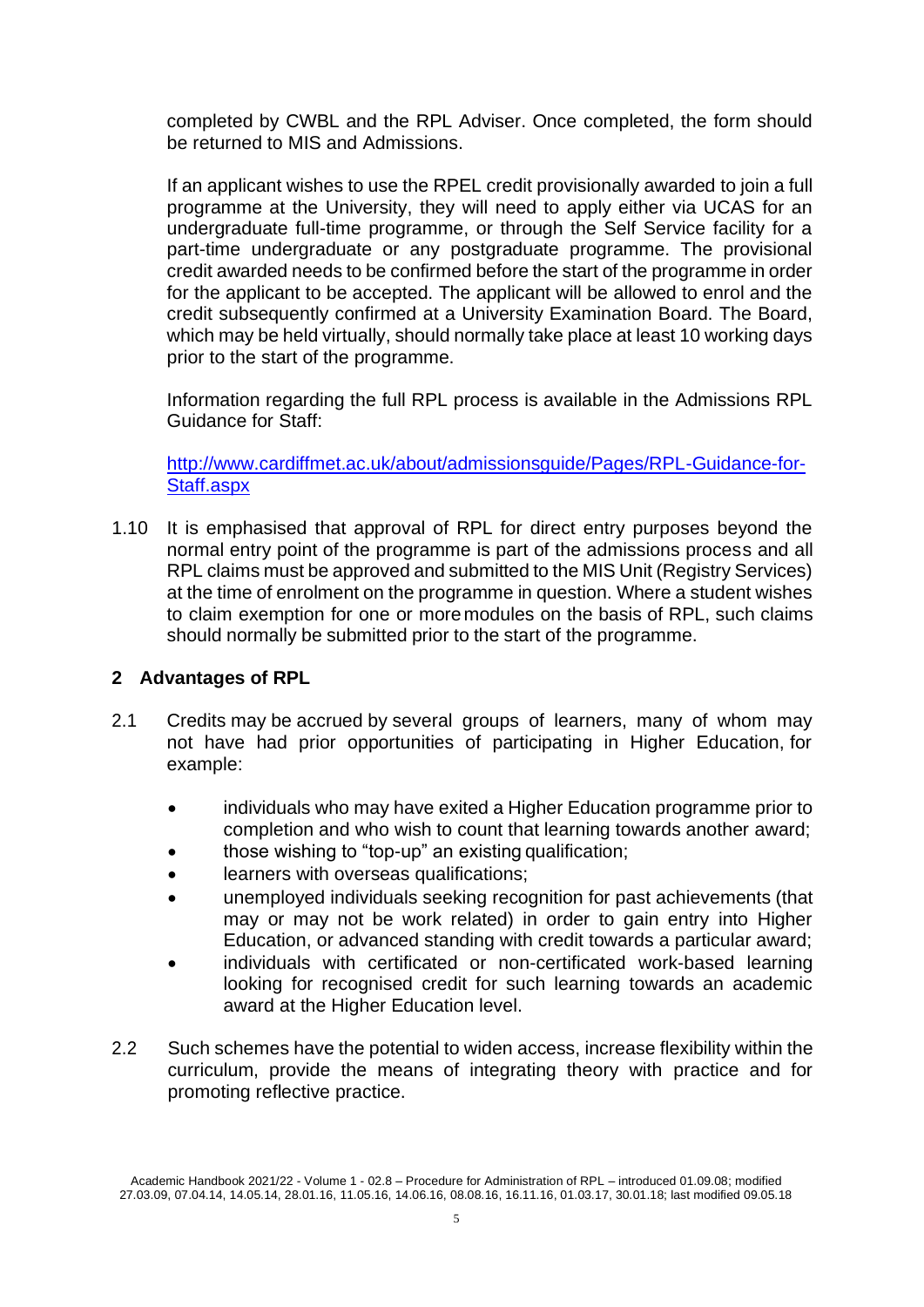- 2.3 Credit achieved through such routes can be used to access programmes leading to particular qualifications or can be counted as part of the total credit required for particular academic awards. This may accelerate the time necessary to gain a particular qualification.
- 2.4 The recognition of learning from experience and the associated process of reflective synthesis required in order to construct an RPEL claim can often result in an increased level of confidence within the prospective learner. Such reflection can also enhance the link between theory and practice.
- 2.5 A higher level of interest and motivation relating to aspects of practice can be achieved on the part of both students and employers – this can often lead to new ideas or developments within the workplace.
- 2.6 The focus on learning outcomes can encourage curriculum development since a student's RPEL claim may suggest novel ideas for assessment strategies or even lead to the development of new taught modules.
- 2.7 There can be a renewed focus on the importance of issues within the workplace together with a re-emphasis on aspects relating to aspects of Continuing Professional Development.
- 2.8 The RPL/RPEL process can encourage study to be more relevant to the context of the working environment, life experience and personal development.
- 2.9 Claims for RPEL are often made on the dependence of recent work experience. Such demands represent contemporary and dynamic interaction with the world of work thus providing material for discussion with employers in relation to the outcomes, aims and objectives of the learner.
- 2.10 RPL can be used as an effective marketing tool particularly to increase the attractiveness of part-time provision and in order to provide enhanced opportunities for Life-Long Learning.

# **3 Principles and Process for awarding RPL**

- 3.1 Students should be informed that suitable mechanisms exist for consideration of prospective claims for RPL. Relevant documents such as marketing material, joining instructions, programme documents and student handbooks are required to include an appropriate degree of information in order that applicants can make informed decisions.
- 3.2 Any decision-making process must be transparent, fair, authentic and academically rigorous. It must also be compliant with the University's Equal Opportunities Policy.

[http://www.cardiffmet.ac.uk/about/structureandgovernance/equalityanddiversity/Docum](http://www.cardiffmet.ac.uk/about/structureandgovernance/equalityanddiversity/Documents/Equal_Opportunities_Policy%20MB%20Approved%20Dec%202018.pdf) [ents/Equal\\_Opportunities\\_Policy%20MB%20Approved%20Dec%202018.pdf](http://www.cardiffmet.ac.uk/about/structureandgovernance/equalityanddiversity/Documents/Equal_Opportunities_Policy%20MB%20Approved%20Dec%202018.pdf)

Academic Handbook 2021/22 - Volume 1 - 02.8 – Procedure for Administration of RPL – introduced 01.09.08; modified 27.03.09, 07.04.14, 14.05.14, 28.01.16, 11.05.16, 14.06.16, 08.08.16, 16.11.16, 01.03.17, 30.01.18; last modified 09.05.18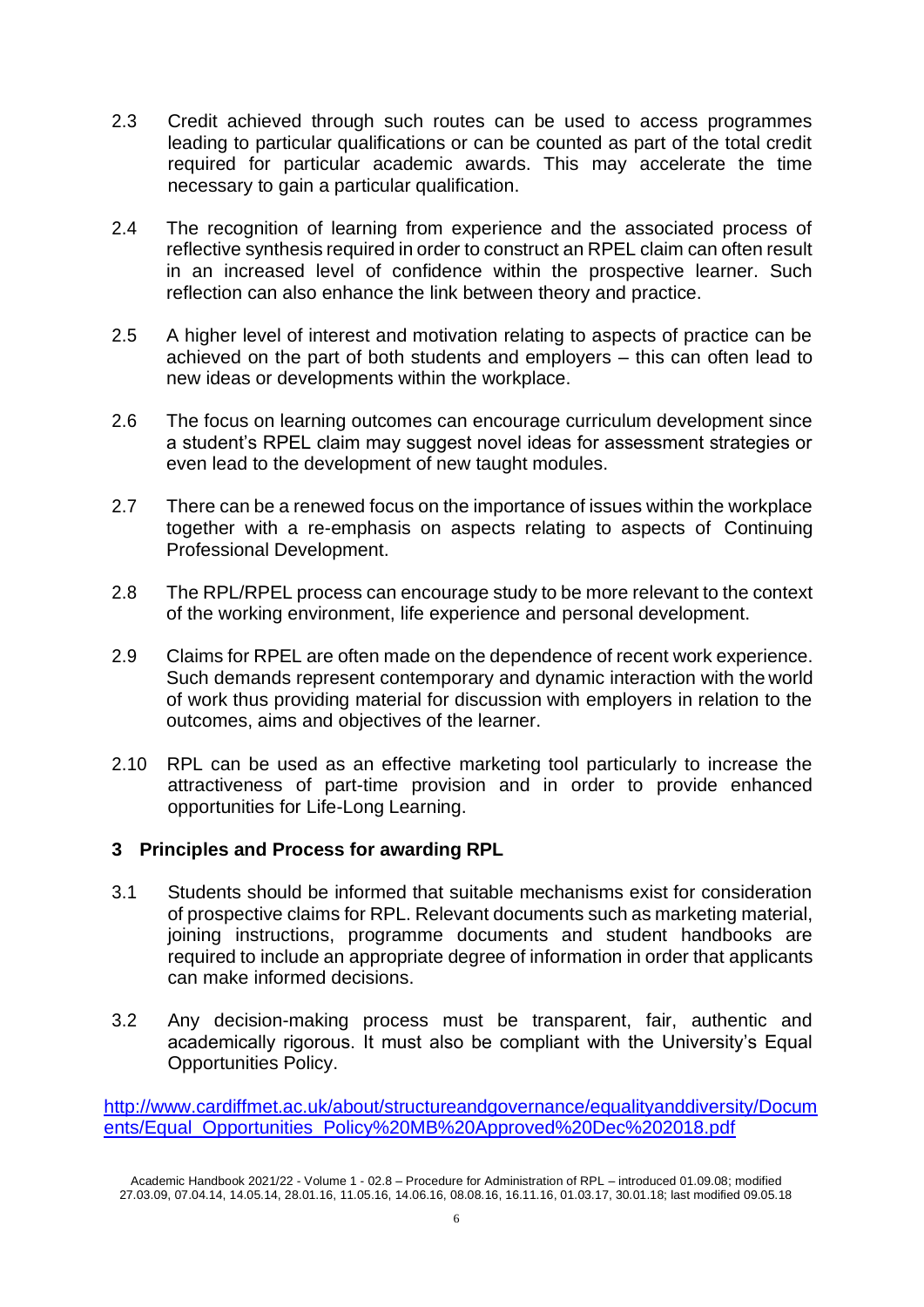The following paragraphs represent the minimum for reaching and communicating RPL judgements, but additional steps may be necessary for specific schools or for individual programmes.

- 3.3 Responsibility for decision-making is devolved to programme teams, using criteria to be applied according to the requirements of the programme in a fair and equitable manner. Where RPL is requested for specific modules, the application should be discussed with the module leader. RPL agreements should first be approved by the relevant School Deputy/Associate Dean.
- 3.4 After initial contact with either Admissions or the Centre for Work Based Learning, intending applicants should write in the first instance to the Programme Director outlining the basis for their application. This initial correspondence should simply include the module(s) against which prior accreditation is being sought, the nature of the application (RPCL or RPEL) and a statement indicating the identity of previously attained qualifications (or experience), together with the relevant academic level (where appropriate) against which accreditation will be judged. Specific programmes may require additional information, in which case this should be clearly identified in any published documents.
- 3.5 In the case of Credit Transfer and RPCL, the appropriate documentation should be completed to evidence the process by which the claim has been considered and to verify that existing credits / certificates map onto appropriate learning outcomes within the module(s) required.
- 3.6 The Programme Director will then make a judgement, in conjunction with the relevant module leader(s) (see para 3.3, above) as to whether such a claim warrants consideration. If there is no basis for such a claim then the applicant should be informed in writing that their application has been refused together with an appropriate explanation for such a decision.
- 3.7 If the claim is found to be justified then the Programme Director will identify an appropriate individual (normally either himself/herself or the relevant Module Leader) to act as a mentor for the applicant. This member of staff should then arrange a meeting with the applicant and advise the individual with respect to the preparation of evidence in support of her/his claim. Such evidence may take the form of copies of relevant certificates/diplomas/ course transcripts or in the case of RPEL, a portfolio of evidence. The latter could include employer references, project reports, reflective logbooks, evidence of work experience. It is the primary responsibilities of the mentor to: -
	- assist the applicant in reviewing his/her academic and professional needs;
	- help the applicant to reflect on prior learning from experience or prior certificated learning;

Academic Handbook 2021/22 - Volume 1 - 02.8 – Procedure for Administration of RPL – introduced 01.09.08; modified 27.03.09, 07.04.14, 14.05.14, 28.01.16, 11.05.16, 14.06.16, 08.08.16, 16.11.16, 01.03.17, 30.01.18; last modified 09.05.18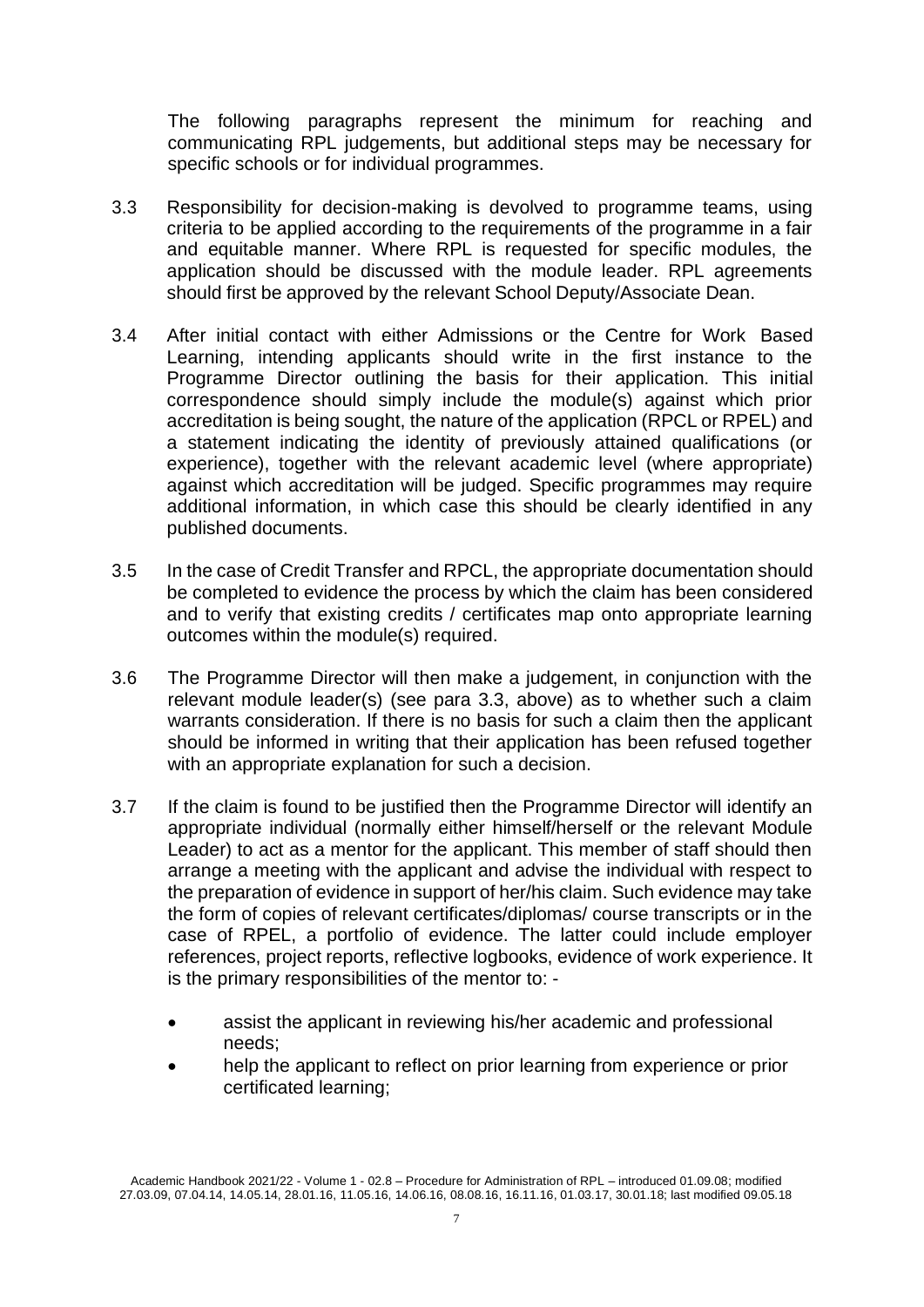- work through the RPL process, using the correct mechanism to provide supporting evidence in order to demonstrate appropriate learning at the relevant academic level;
- review the plan and draft of the applicant's portfolio and check it against the learning outcomes of the Module(s) for which credit is being claimed.
- 3.8 The Programme Director and relevant module leader(s) should consider the evidence tabled and satisfy themselves that:
	- the evidence is valid and matches the academic level of the required learning;
	- there is sufficient proof for entry or credit against the specific modules and particularly against the learning outcomes of the module for which exemption is being claimed. Particular attention should be paid to any core, pre-requisite or co-requisite modules;
	- any evidence provided is authentic and the work of the applicant;
	- the learning achievements have academic currency (normally obtained within the previous five years) and can be demonstrated.
- 3.9 The decision arrived at should then be communicated in writing to the applicant and also to Registry Services on the appropriate forms provided in appendices 2 and 4.
- 3.10 With respect to the maximum amount of credit which can be awarded, and the calculation of any Honours Classification, or the awards of Pass / Merit / Distinction in Masters awards, see '*Assessment Regulations*'. Exemption/credit cannot be given for project/dissertation elements.
- 3.11 For 'Advanced Standing' and 'Articulation Agreements,' claims for RPEL for individual students should be subject to approval at University level by the Credit Committee (as in its existing Terms of Reference) following recommended approval at School level. (It is anticipated this would be mainly at meetings of the Credit Committee in September).
- 3.12 Whilst for 'Advanced Standing' and 'Articulation Agreements' RPL does not need specific approval at individual student level, as the credit has already been awarded for the recognised programme/award in question, it needs to be reported to the Student Data and Information Services Unit to upload to the system. In such cases, this can be achieved by submitting one form listing all students involved, rather than individual forms for each student.
- 3.13 Schools are required to use the forms provided to record RPL.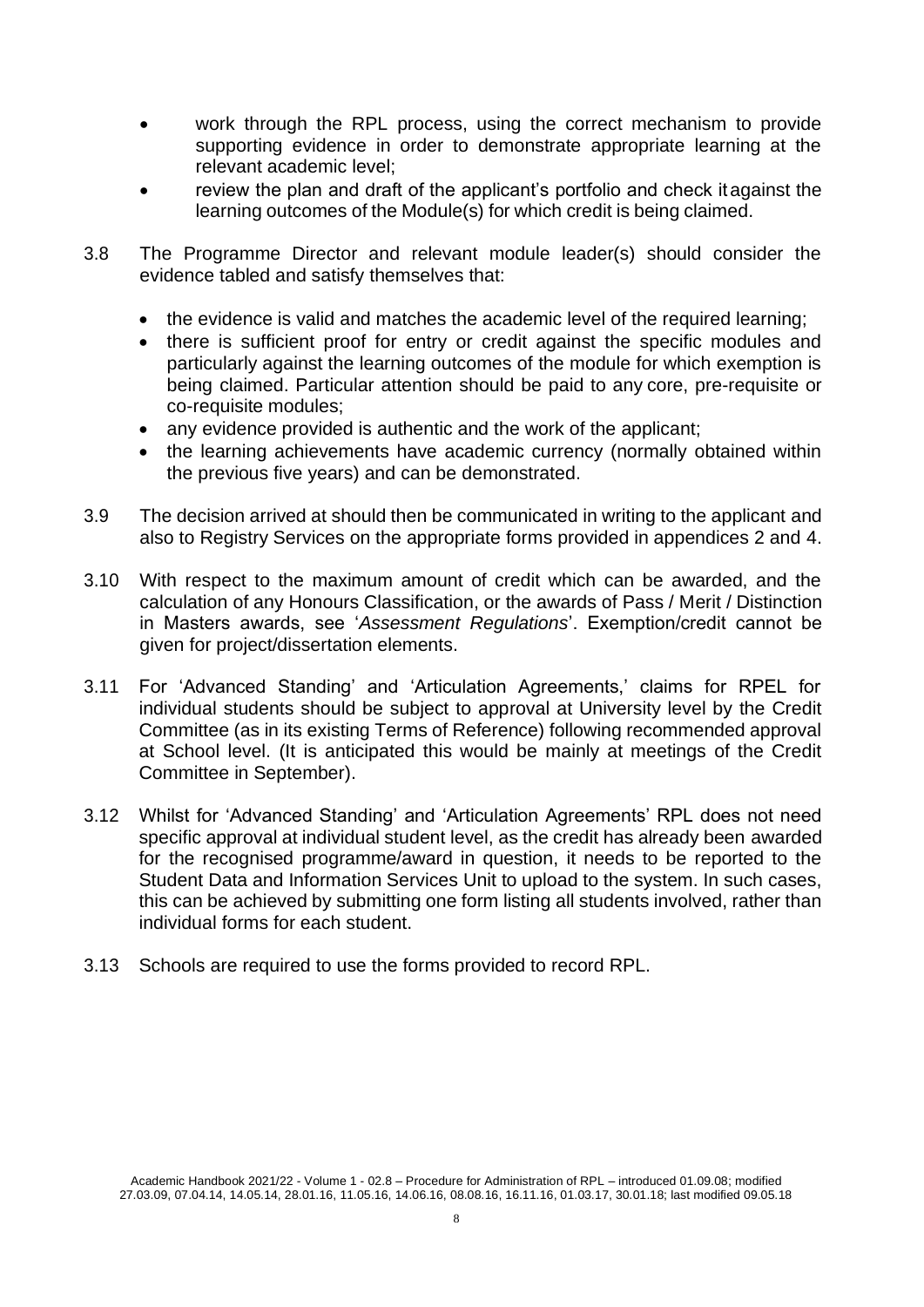### 4 **Students Transferring between Cardiff Metropolitan University programmes which have common modules**.

4.1 As a result of the modular matrix structures common in many Schools, programmes often have modules which are shared with other programmes. It is therefore common for a student transferring from one Cardiff Metropolitan University programme to another to be in the position of having already attempted a module on the new programme whilst studying on the old programme.

# **Common modules which have been passed:**

If the transferring student has previously passed a common module both the credit and module marks should normally be transferred to the student's profile on the new programme.

# **Common modules which have not been passed:**

If the transferring student has previously attempted but not passed a common module then the student will normally be required to take the failed common module again in its entirety as if it had not previously been studied.

Where the programme the student is transferring to is part of the same programme group as the programme they are transferring from the complete module history must be transferred to the student's profile on the new programme.

# **5 Students Joining Cardiff Metropolitan University programmes which have common modules with modules they have previously studied.**

The principles outlined in Paragraph 4 above should be applied to students joining a Cardiff Metropolitan University programme which contains common modules with a previously studied Cardiff Metropolitan University short course.

### **6 Students Returning to study on programmes having previously been exited by a Board.**

In situations where it has been agreed that a student can return to study having previously been exited by an Examination Board, the full module history shall normally be retained with the end of candidature date unchanged.

A student may return under new candidature and be admitted under Credit Transfer protocols if any of the following apply:

- 1. A significant period of time has elapsed and completion within previous candidature is not possible.
- 2. Some of the previously studied modules are no longer part of the current programme.
- 3. Some of the previous study is deemed out of date.

Academic Handbook 2021/22 - Volume 1 - 02.8 – Procedure for Administration of RPL – introduced 01.09.08; modified 27.03.09, 07.04.14, 14.05.14, 28.01.16, 11.05.16, 14.06.16, 08.08.16, 16.11.16, 01.03.17, 30.01.18; last modified 09.05.18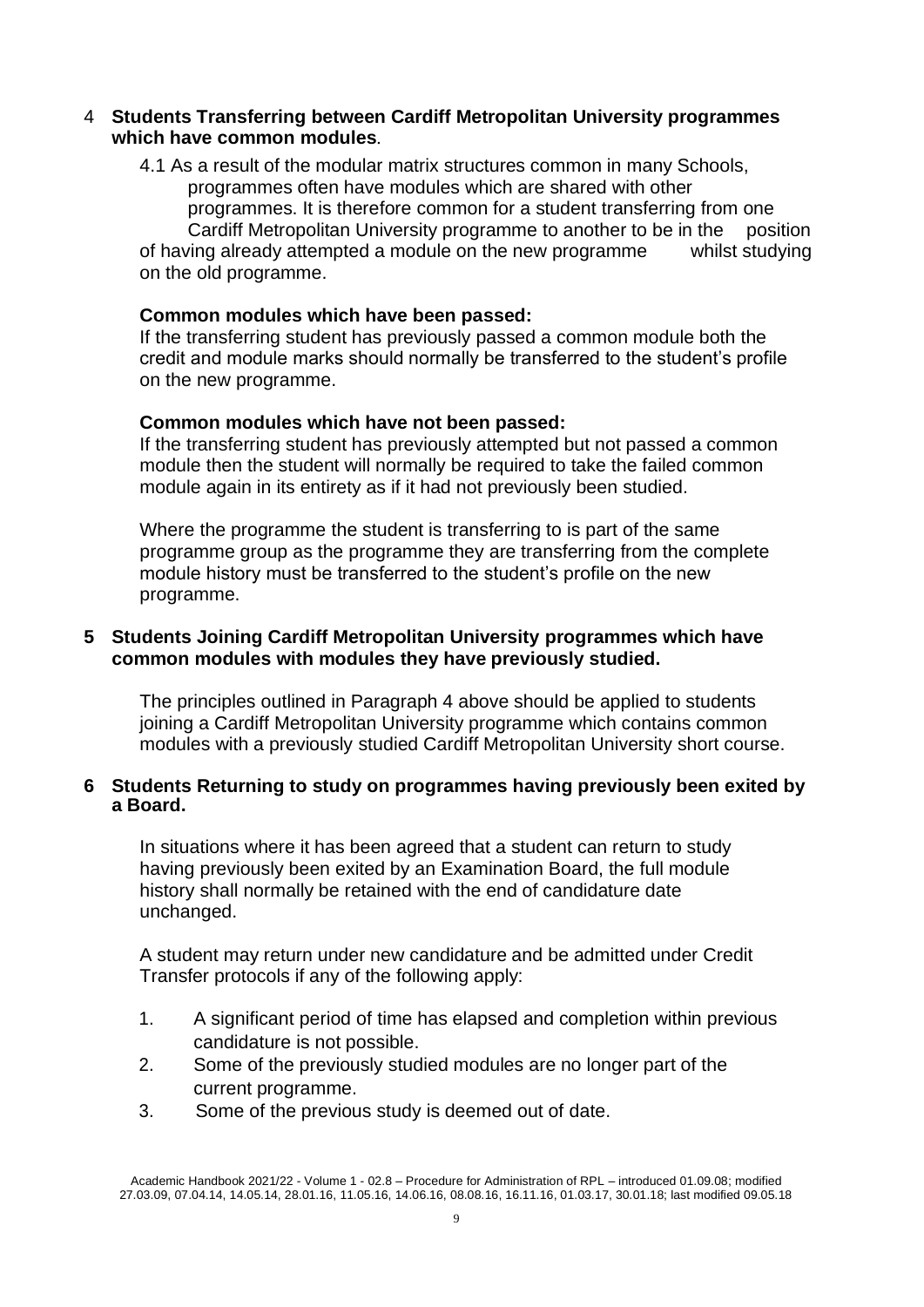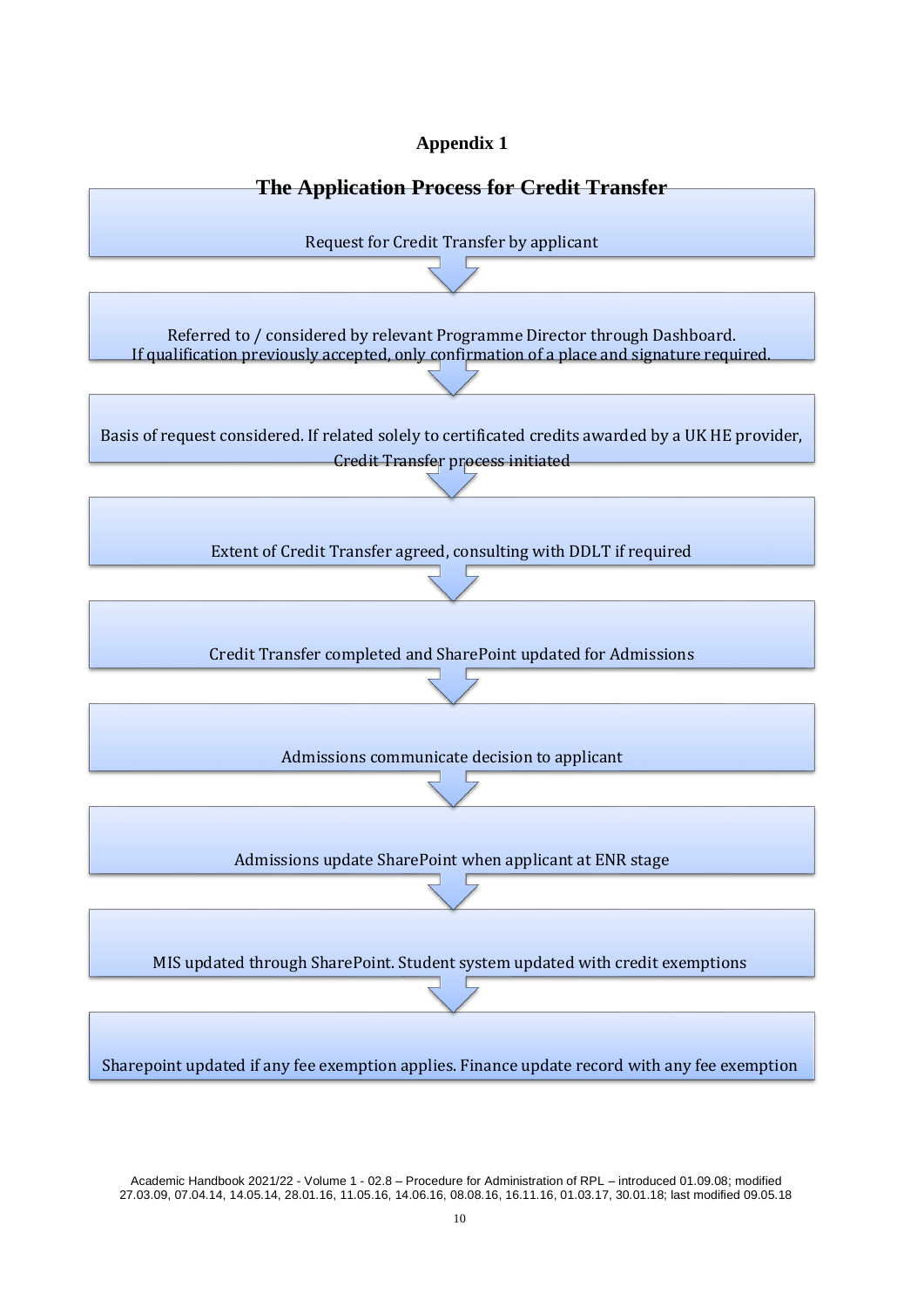

# **CREDIT TRANSFER FORM for EXEMPTION (Form 2.8a)**

In accordance with the QAA Quality Code, **CREDIT TRANSFER** refers to the process for evaluation – for volume and level – of credits or qualifications held by student applicants and awarded by a UK HE degree-awarding body\* in accordance with the relevant higher education qualifications framework, as they relate to the programme of study.

\*In determining equivalency of credit volume and level Cardiff Metropolitan University will use guidance from relevant agencies such as the UK National Academic Recognition Information Centre (UK NARIC).

# **Please note:**

- Programme Director (or equivalent) to complete after relevant communication with student, e.g. details provided on application
- Full completion essential to evidence due process
- Copy to be retained by PD (or equivalent) for future reference to permit equitable and consistent treatment of all applications
- Copy to be provided to Admissions/Partner Admissions as appropriate.

# **Student name(s): Student number(s):**

# **Programme name: Programme number:**

#### **Proposed entry date: Proposed level of entry:**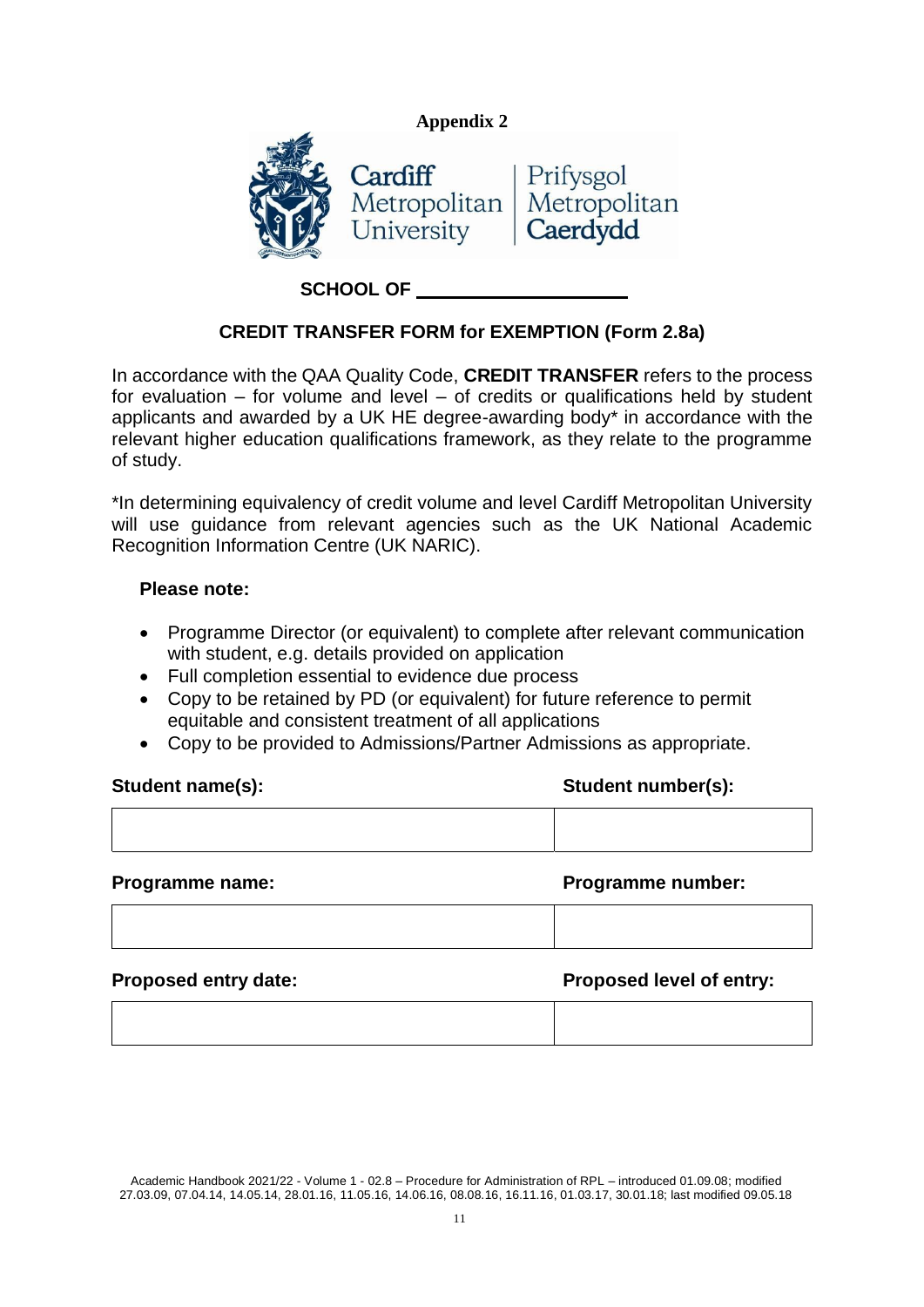| <b>Institution</b> | Module / award name* | Level | <b>Volume</b> |
|--------------------|----------------------|-------|---------------|
|                    |                      |       |               |
|                    |                      |       |               |
|                    |                      |       |               |
|                    |                      |       |               |
|                    |                      |       |               |
|                    |                      |       |               |

# **Details of Credits being transferred (with institution, level and volume):**

\*award name for use with block transfer of, for example, CertHE

# **Details of credit transfer awarded:**

| Module / Programme Name* | <b>Module</b><br>Number (if<br>known) | <b>Credit</b><br>value | Level<br>$(4-7)$ |
|--------------------------|---------------------------------------|------------------------|------------------|
|                          |                                       |                        |                  |
|                          |                                       |                        |                  |
|                          |                                       |                        |                  |

\*Programme name for use with block transfer of, for example, CertHE

# **Outline the process by which consideration was given to the above credit**

# **award(s):**

| <b>Stage of process</b>                    | <b>PD Verification (initials)</b> |
|--------------------------------------------|-----------------------------------|
| Communication between student /            |                                   |
| Admissions / PD (or equivalent) to confirm |                                   |
| learning outcomes and content of modules   |                                   |
| Consultation with DD/AD (if applicable)    |                                   |
|                                            |                                   |
|                                            |                                   |

# **Verification of credit transfer award:**

|                             | <b>Name</b> | <b>Signature</b> | <b>Date</b> |
|-----------------------------|-------------|------------------|-------------|
| <b>PD</b>                   |             |                  |             |
| DD/AD<br>(if<br>applicable) |             |                  |             |

Academic Handbook 2021/22 - Volume 1 - 02.8 – Procedure for Administration of RPL – introduced 01.09.08; modified 27.03.09, 07.04.14, 14.05.14, 28.01.16, 11.05.16, 14.06.16, 08.08.16, 16.11.16, 01.03.17, 30.01.18; last modified 09.05.18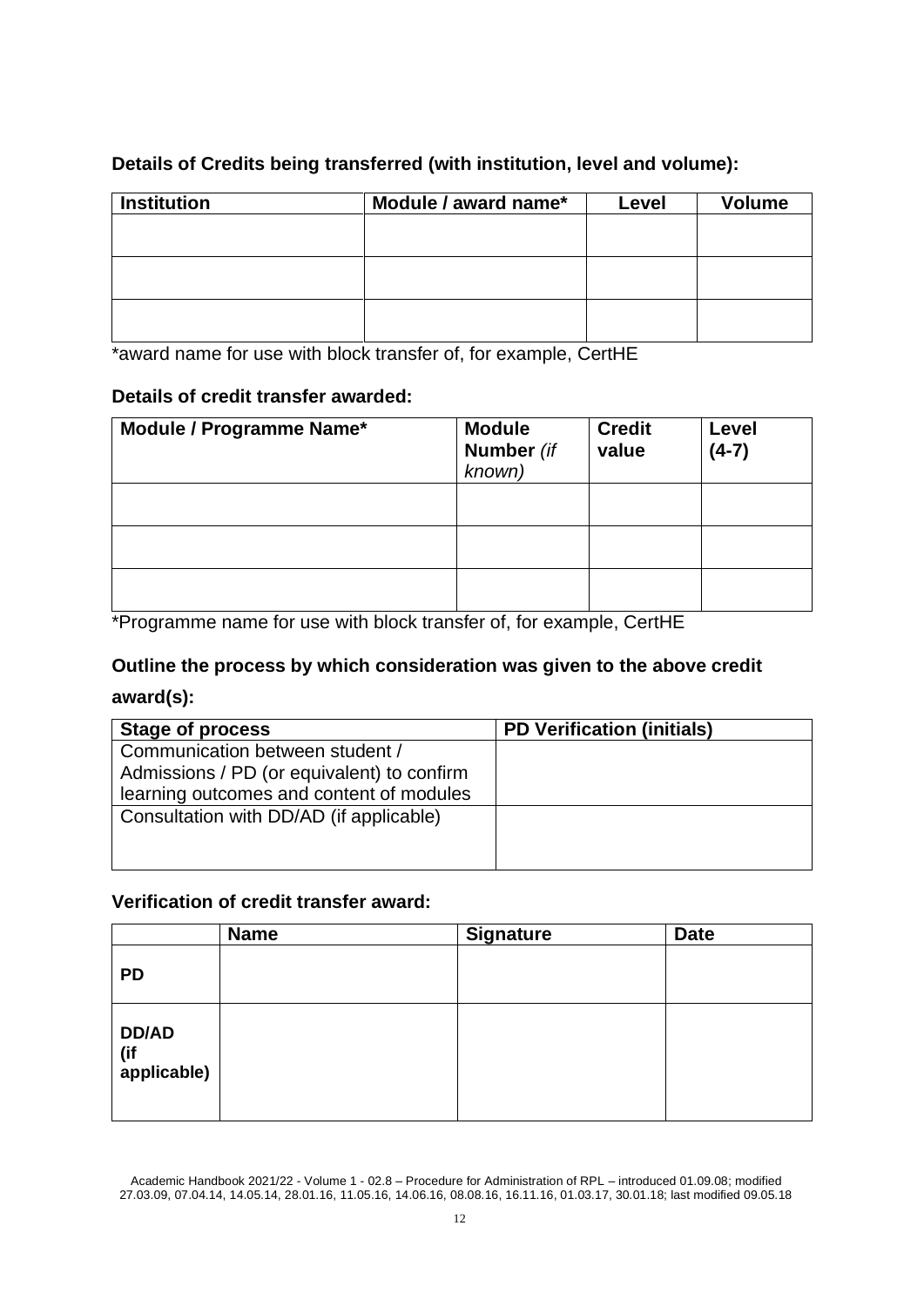# The Application Process for RPCL

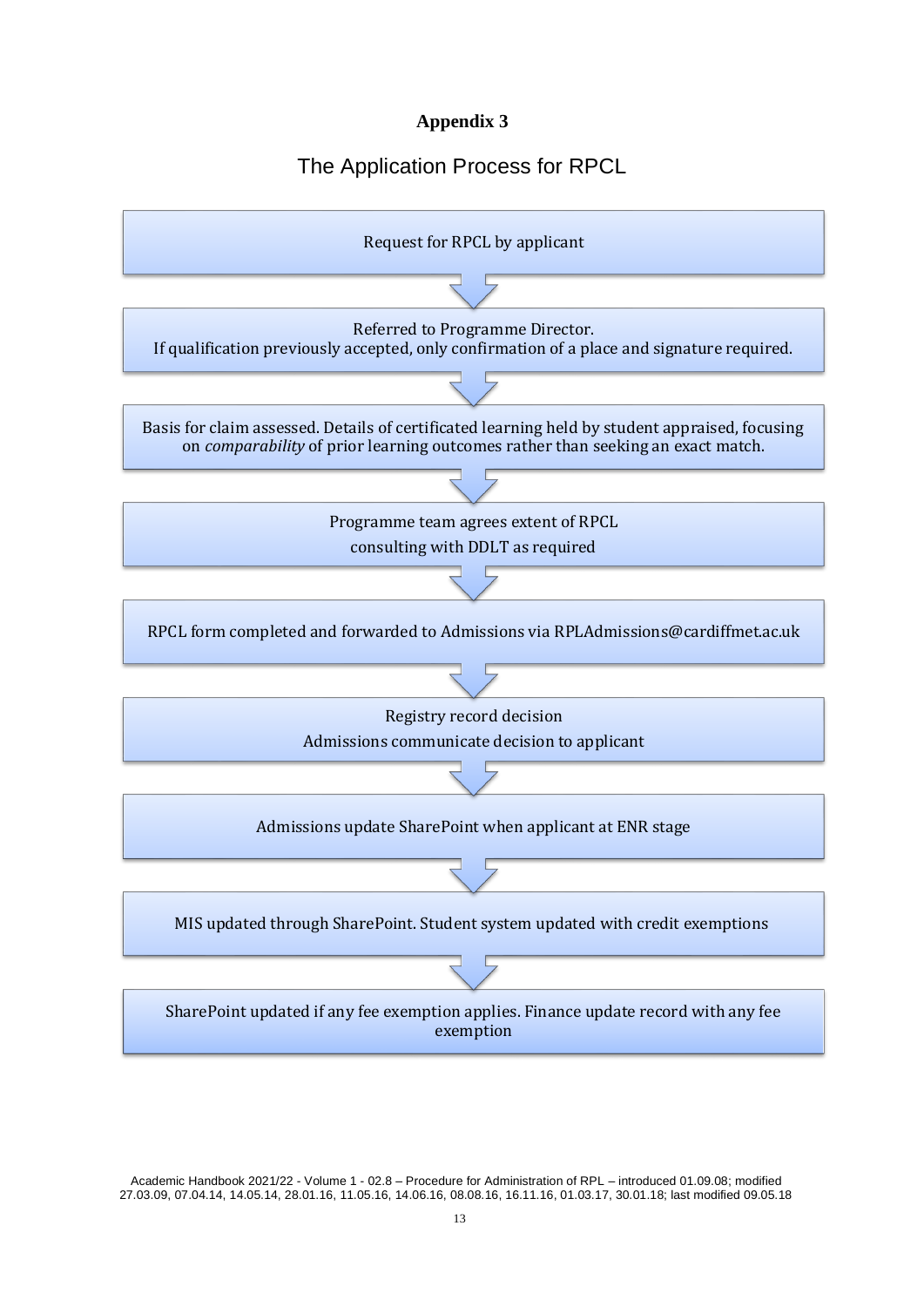



# **SCHOOL OF**

# **RECOGNISED PRIOR CERTIFICATED LEARNING (RPCL) FORM FOR ENTRY or EXEMPTION** □ (✓ appropriate box) (**Form 2.8b**)

In accordance with the QAA Quality Code, **RPCL** refers to the process of evaluation – for volume and level – of prior certified learning at HE level that has not led to the award of credits or qualifications positioned on the relevant HE qualifications framework, as they relate to the programme of study.

# **Please note:**

- Programme director to complete after discussion with student
- Full completion essential to evidence due process
- Copy to be retained by PD for future reference to permit equitable and consistent treatment of all applications
- Copies to be provided to Registry and Admissions.

| <b>Student name:</b> | <b>Student number:</b> |
|----------------------|------------------------|
|                      |                        |

**Programme name: Programme number:**

# **Proposed entry date: Proposed intake ID:**

**Details of Recognised Prior Certificated Learning being awarded (with institution, level and volume):**

| <b>Institution</b><br><b>Body</b> |  | Awarding   Module / award name | Level | <b>Volume</b> |
|-----------------------------------|--|--------------------------------|-------|---------------|
|                                   |  |                                |       |               |

Academic Handbook 2021/22 - Volume 1 - 02.8 – Procedure for Administration of RPL – introduced 01.09.08; modified 27.03.09, 07.04.14, 14.05.14, 28.01.16, 11.05.16, 14.06.16, 08.08.16, 16.11.16, 01.03.17, 30.01.18; last modified 09.05.18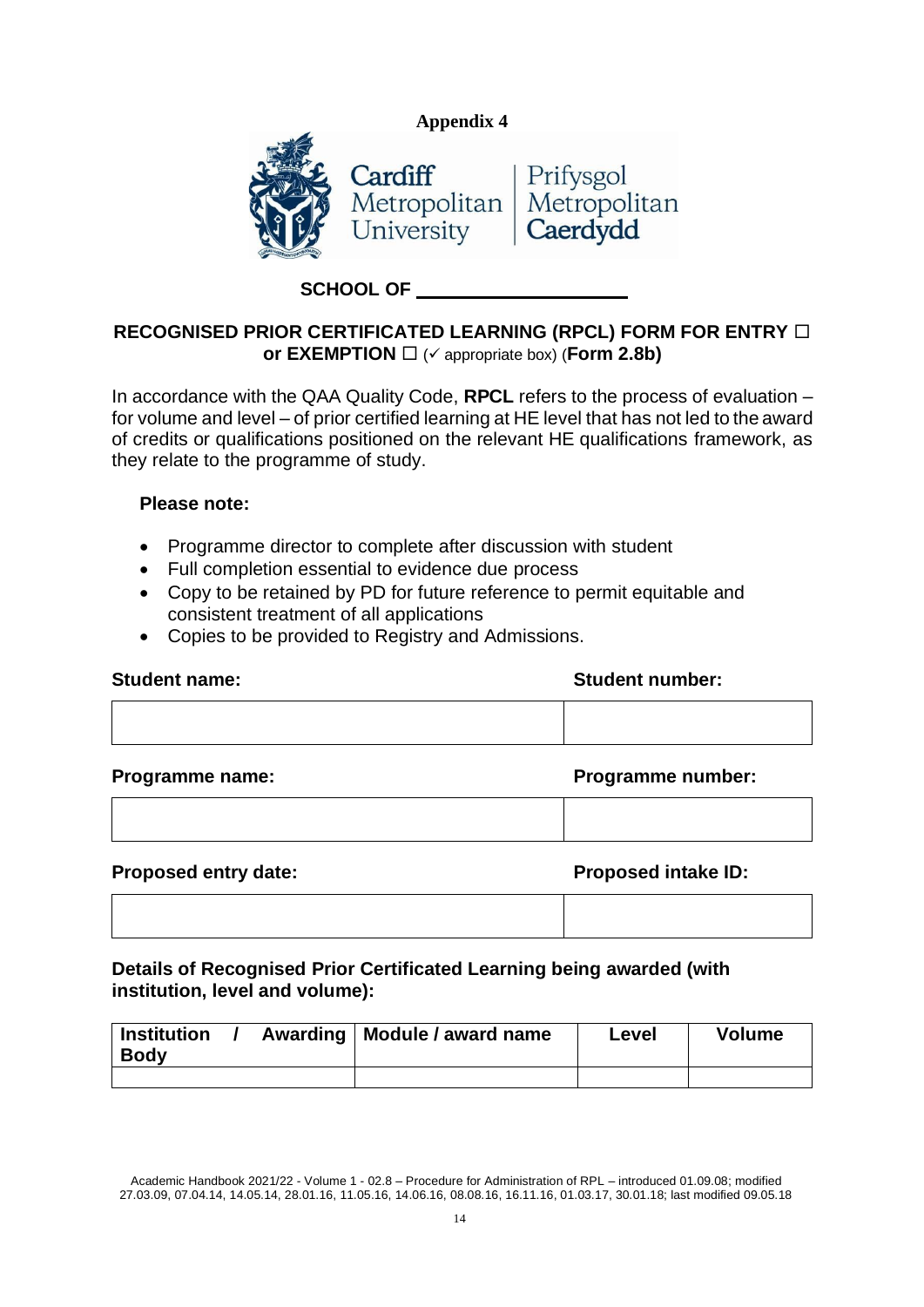# **Details of Recognised Prior Certificated Learning awarded:**

| <b>Module Name</b> | <b>Module</b><br><b>Number</b> | <b>Credit</b><br>value | Level<br>$(4-7)$ | $%$ of<br>learning<br>outcomes<br>met |
|--------------------|--------------------------------|------------------------|------------------|---------------------------------------|
|                    |                                |                        |                  |                                       |
|                    |                                |                        |                  |                                       |
|                    |                                |                        |                  |                                       |

# **Where less than 100% of the learning outcomes have been met, provide details of how the shortfall will be addressed:**

# **Outline the process by which consideration was given to the above credit**

# **award(s):**

| <b>Stage of process</b>                        | <b>PD Verification (initials)</b> |
|------------------------------------------------|-----------------------------------|
| Discussion between student and programme       |                                   |
| director                                       |                                   |
| Discussion of learning outcomes and indicative |                                   |
| content of module(s)                           |                                   |
| Consideration and agreement by programme       |                                   |
| team                                           |                                   |
| Consultation with DD/AD                        |                                   |
|                                                |                                   |

# **Verification of Recognised Prior Certificated Learning award:**

|           | <b>Name</b> | <b>Signature</b> | <b>Date</b> |
|-----------|-------------|------------------|-------------|
| <b>PD</b> |             |                  |             |
|           |             |                  |             |

Academic Handbook 2021/22 - Volume 1 - 02.8 – Procedure for Administration of RPL – introduced 01.09.08; modified 27.03.09, 07.04.14, 14.05.14, 28.01.16, 11.05.16, 14.06.16, 08.08.16, 16.11.16, 01.03.17, 30.01.18; last modified 09.05.18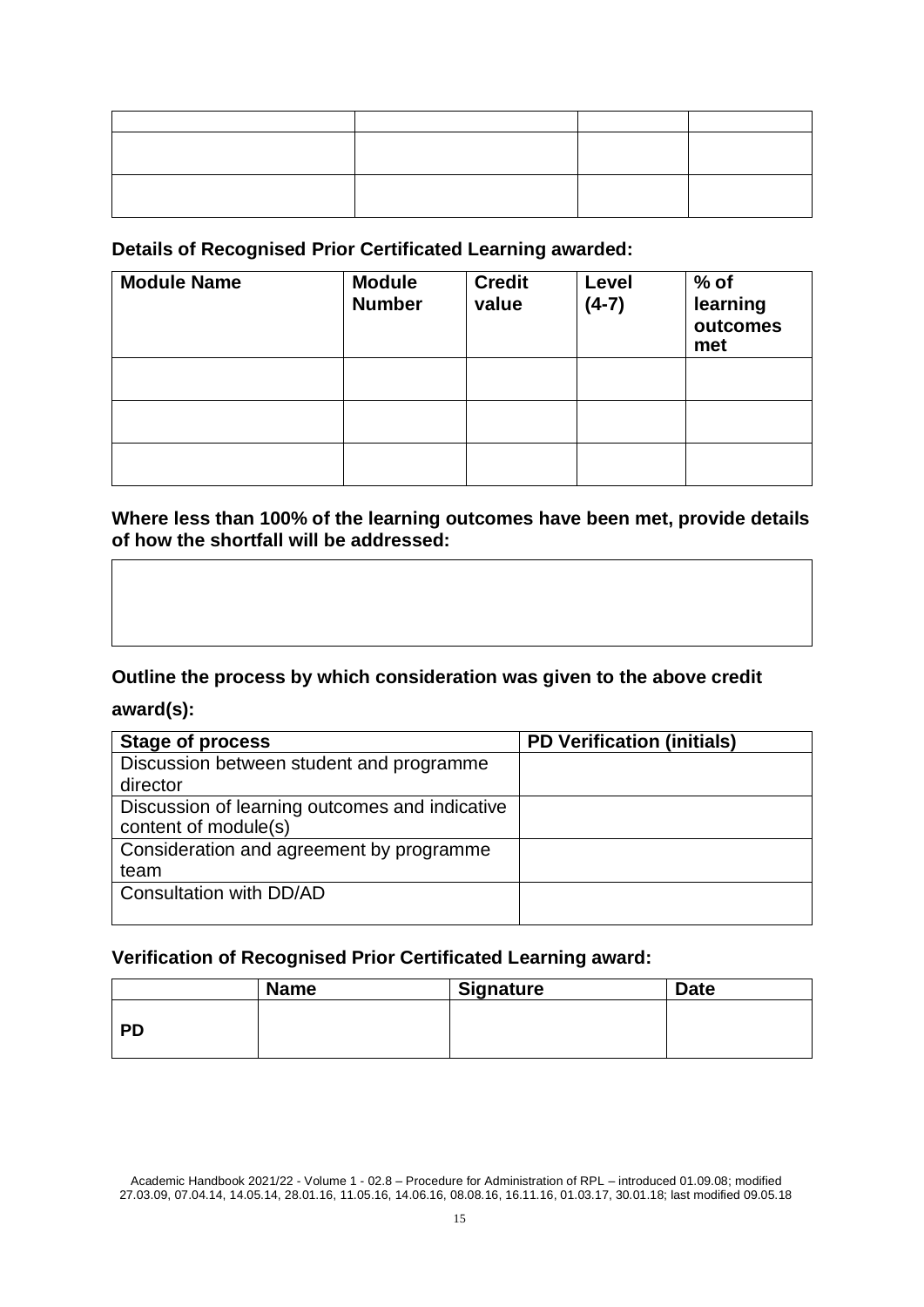| DD/AD                                         |  |  |
|-----------------------------------------------|--|--|
| <b>Chair:<br/>Examination</b><br><b>Board</b> |  |  |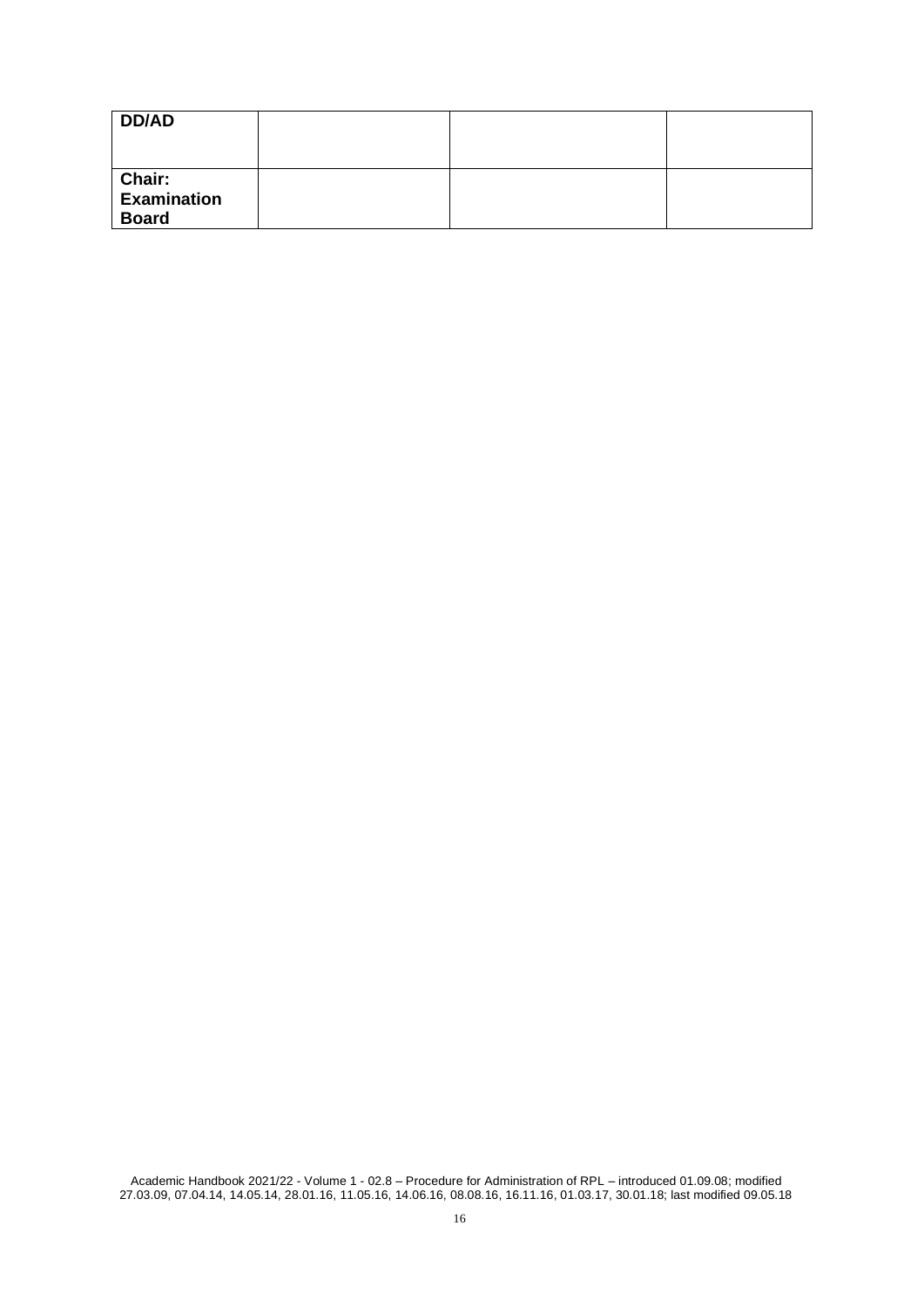# **The Application Process for Awarding of RPEL by Cardiff Met**



Academic Handbook 2021/22 - Volume 1 - 02.8 – Procedure for Administration of RPL – introduced 01.09.08; modified 27.03.09, 07.04.14, 14.05.14, 28.01.16, 11.05.16, 14.06.16, 08.08.16, 16.11.16, 01.03.17, 30.01.18; last modified 09.05.18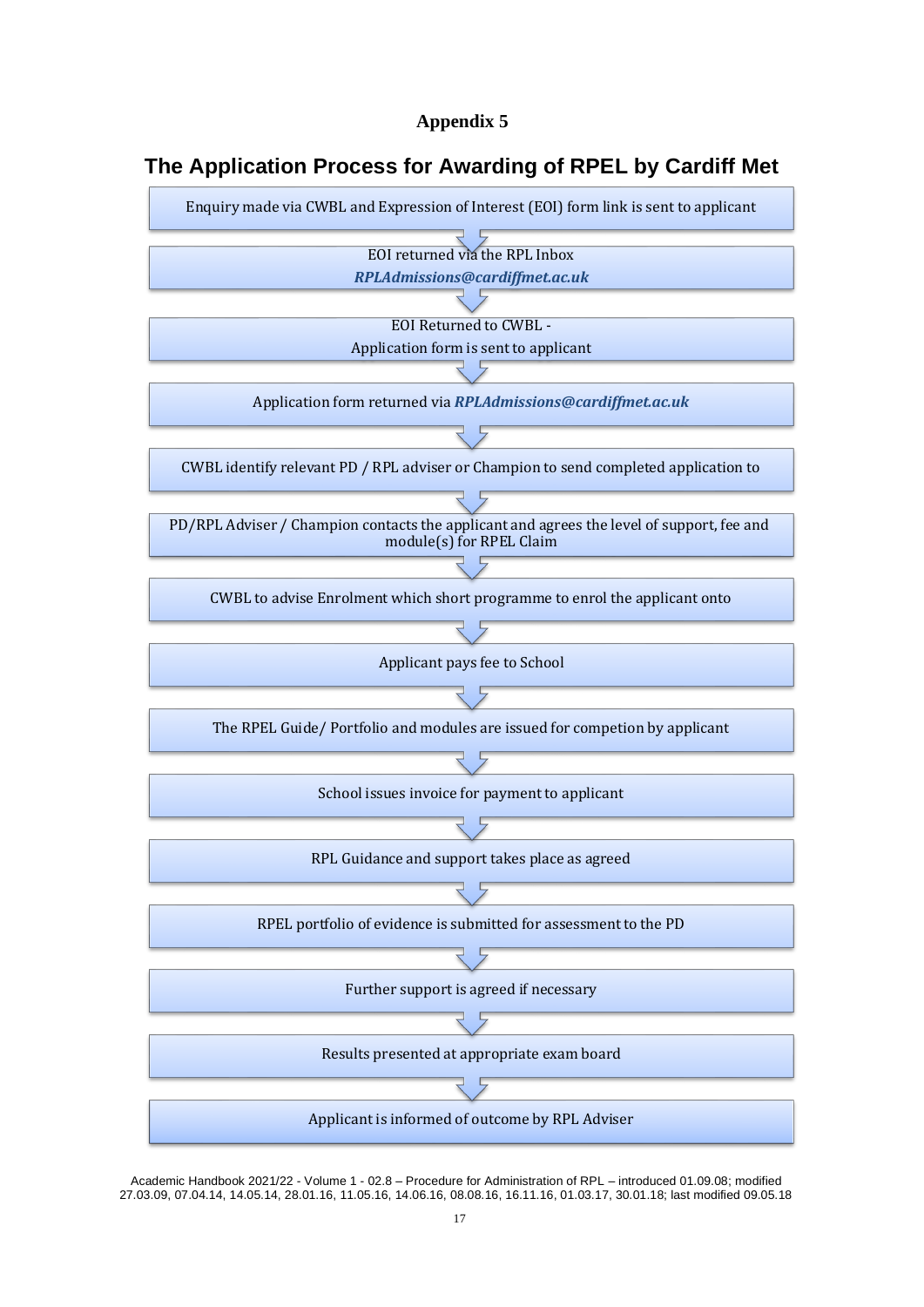# **The Process for Recognising RPEL**

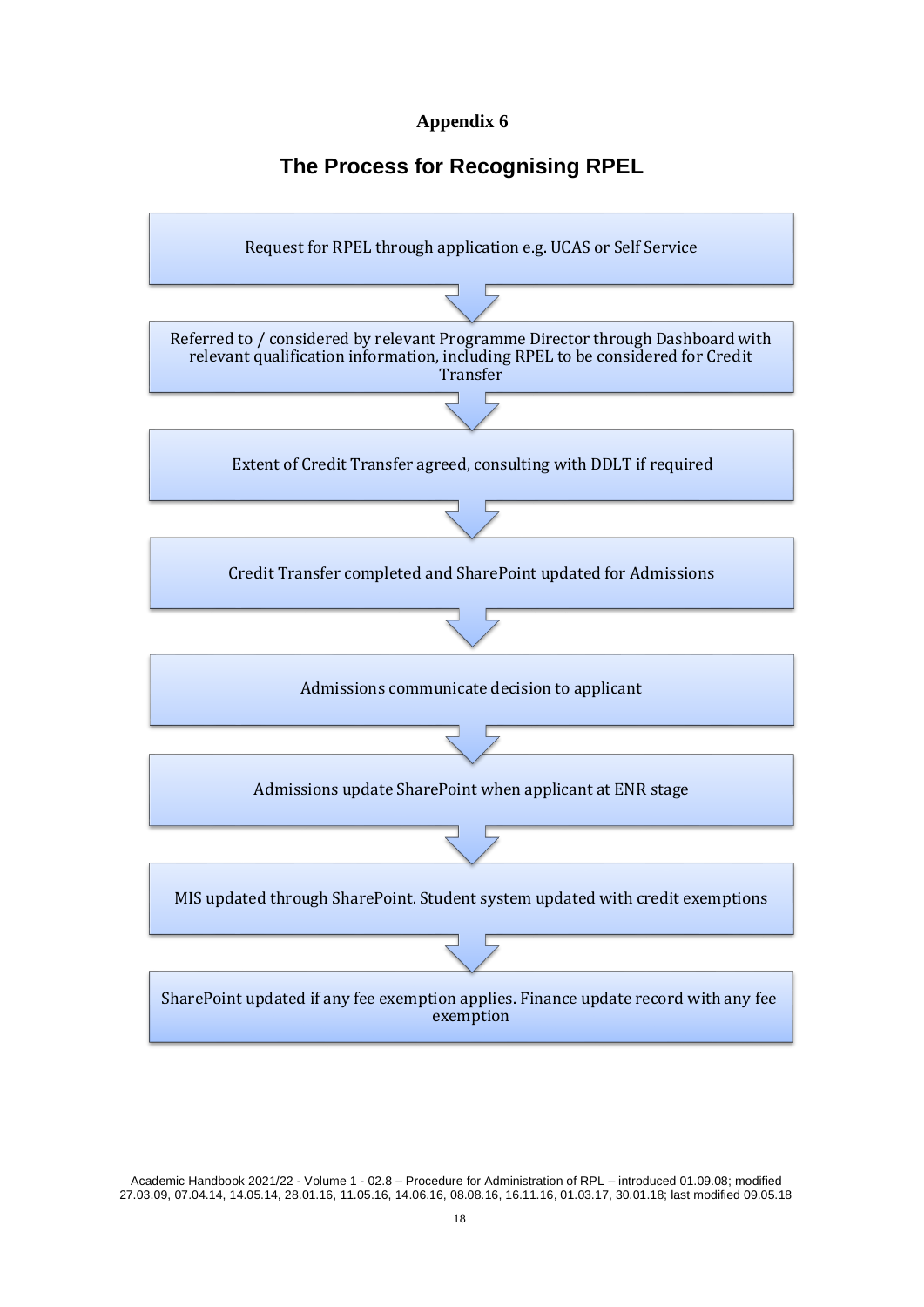

**SCHOOL OF**

# **RECOGNISED PRIOR EXPERIENTIAL LEARNING (RPEL) FORM FOR**

#### **ENTRY**  $\Box$  or **EXEMPTION**  $\Box$  ( $\checkmark$  appropriate box) (Form 2.8c)

In accordance with the QAA Quality Code, **RPEL** refers to the process of evaluation – for volume and level – of prior experiential learning that has not led to the award of credits or qualifications positioned on the relevant HE qualifications framework, as they relate to the programme of study.

#### **Please note:**

- To be completed by CWBL and RPL Advisor
- To be completed only when credits provisionally awarded by Cardiff Met equal **more than 60 credits**
- Full completion essential to evidence due process
- Copy to be retained by PD for future reference to permit equitable and consistent treatment of all applications
- Copies to be provided to MIS and Admissions.

| <b>Student name:</b> | Student number (if known): |  |
|----------------------|----------------------------|--|
|                      |                            |  |
|                      |                            |  |

| <b>Programme number</b><br>Programme name: |  |
|--------------------------------------------|--|
|                                            |  |
|                                            |  |
|                                            |  |

| <b>Proposed entry date:</b> | <b>Proposed intake ID</b> |  |
|-----------------------------|---------------------------|--|
|                             |                           |  |
|                             |                           |  |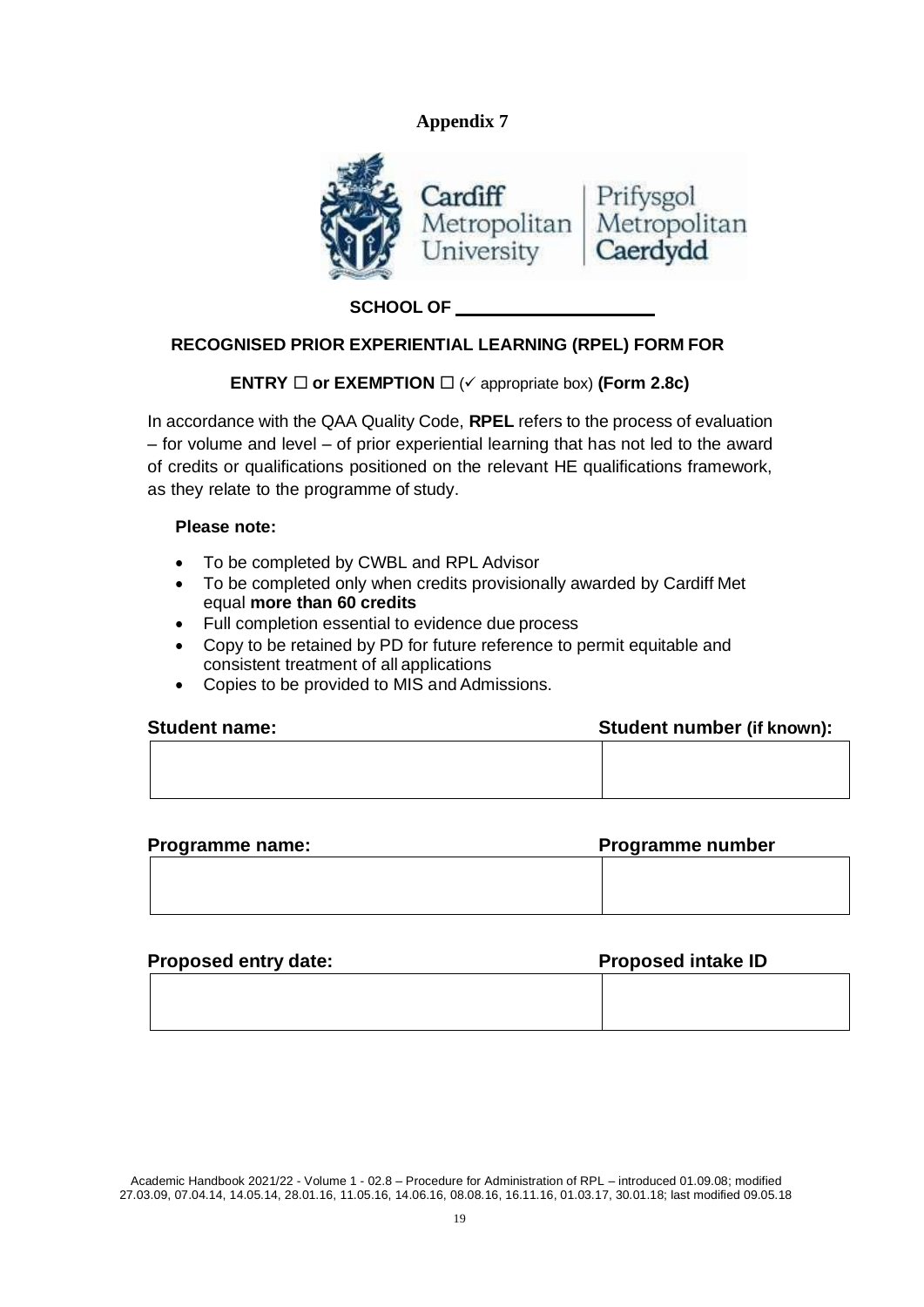# **Details of Recognised Prior Experiential Learning being provisionally awarded (with level & volume):**

| <b>Module / Award name</b> | Level | <b>Volume</b> |
|----------------------------|-------|---------------|
|                            |       |               |
|                            |       |               |
|                            |       |               |
|                            |       |               |
|                            |       |               |

# **Details of Recognised Prior Experiential Learning awarded:**

| <b>Module / Award Name</b> | Level | <b>Volume</b> |
|----------------------------|-------|---------------|
|                            |       |               |
|                            |       |               |
|                            |       |               |
|                            |       |               |
|                            |       |               |
|                            |       |               |
|                            |       |               |

# **Outline the process by which consideration was given to the above credit award(s):**

| <b>Stage of process</b>                       | <b>PD Verification (initials)</b> |
|-----------------------------------------------|-----------------------------------|
| Development and assessment of portfolio of    |                                   |
| work                                          |                                   |
| Assessment of portfolio by External Examiner  |                                   |
| <b>Consultation with Deputy Dean</b>          |                                   |
| Agreement of provisional credit being awarded |                                   |
| Ratification of credits awarded at Exam Board |                                   |

# **Verification of provisional Recognised Prior Experiential Learning award:**

|             | <b>Name</b> | <b>Signature</b> | <b>Date</b> |
|-------------|-------------|------------------|-------------|
| <b>PD</b>   |             |                  |             |
| <b>DDLT</b> |             |                  |             |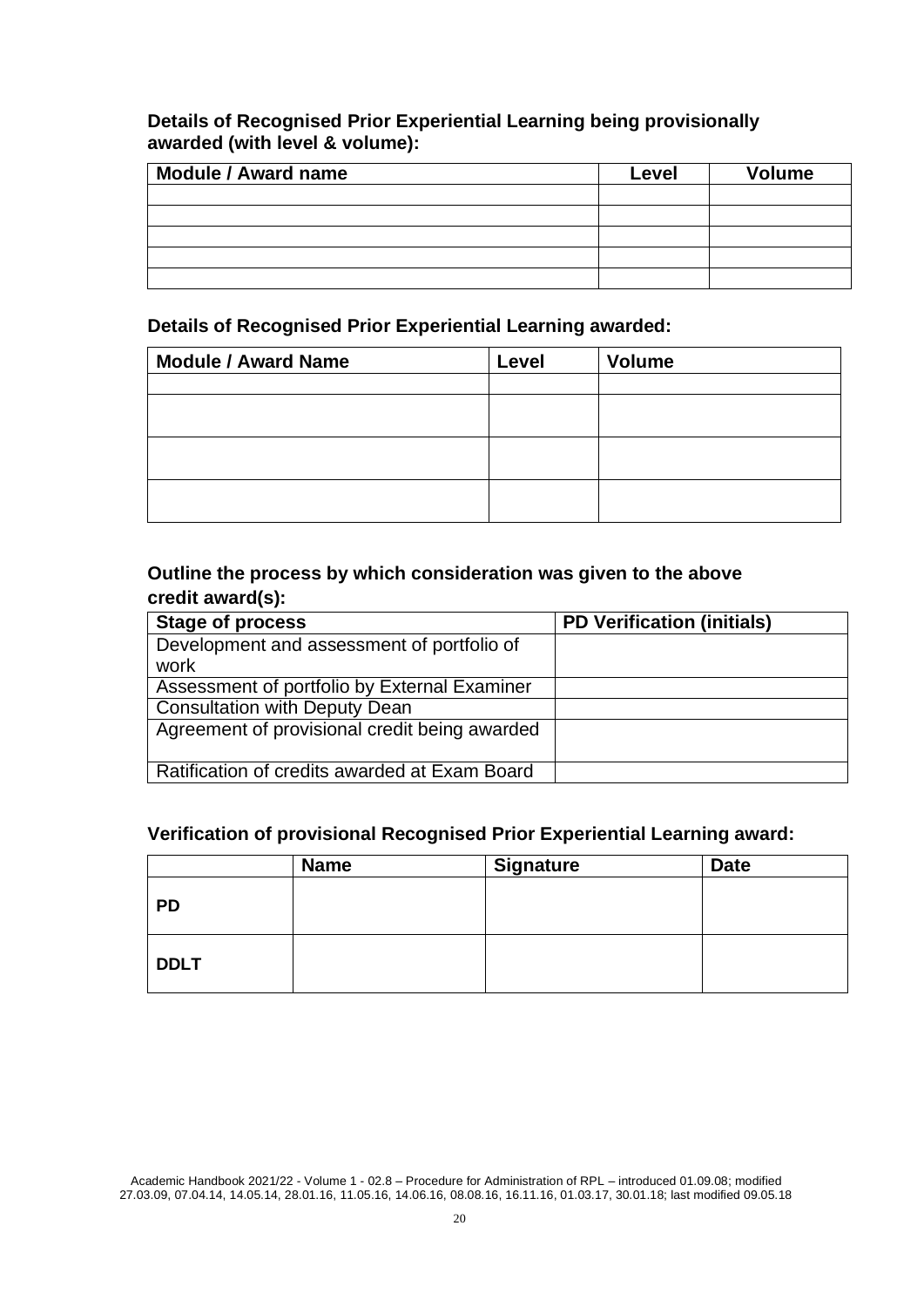# **Verification of confirmed Recognised Prior Experiential Learning award:**

|                                              | <b>Name</b> | <b>Signature</b> | <b>Date</b> |
|----------------------------------------------|-------------|------------------|-------------|
| Chair:<br><b>Examination</b><br><b>Board</b> |             |                  |             |